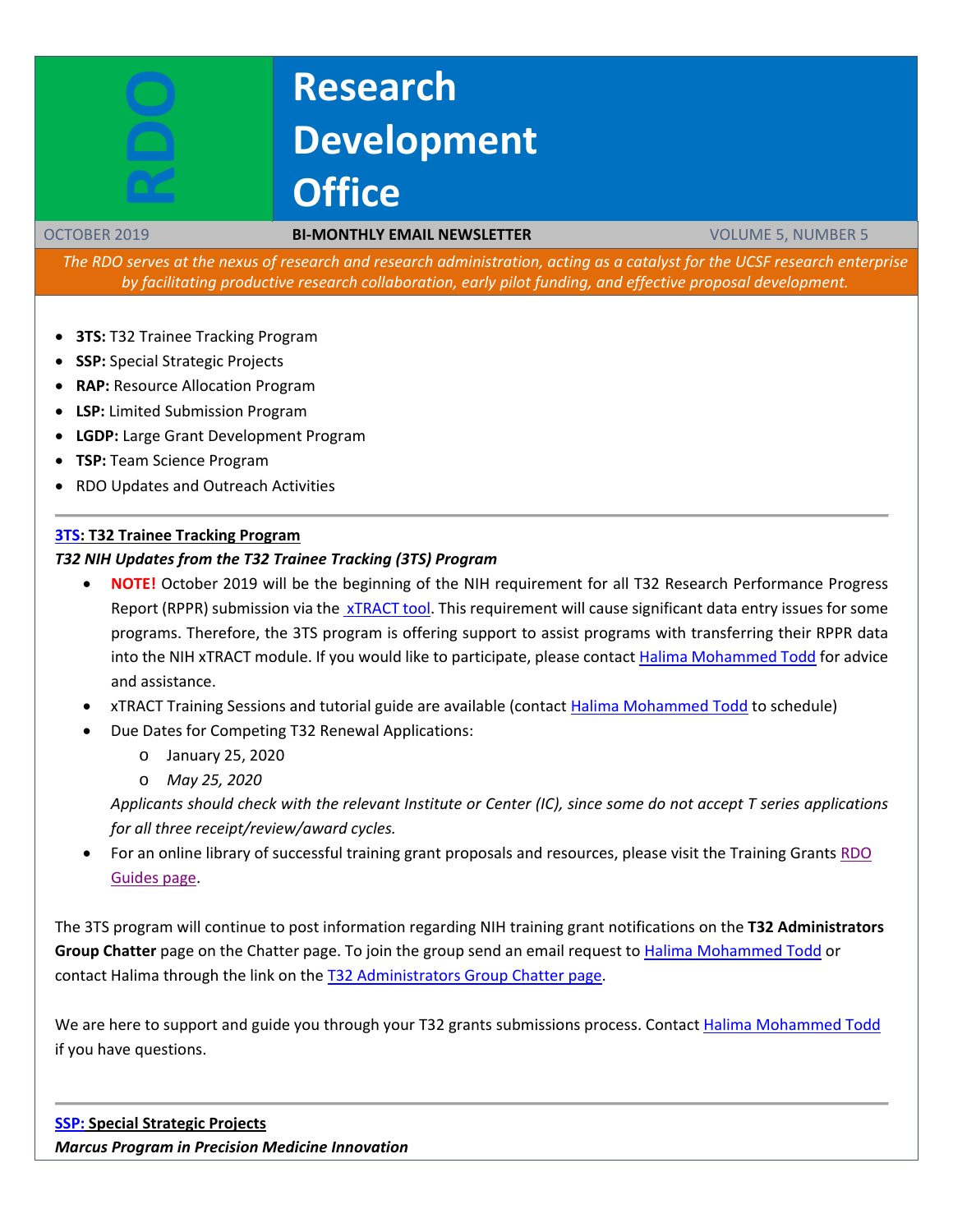We are excited to have nearly completed the 2019 Marcus Program in Precision Medicine Innovation (MPPMI) Award competition. Funded generously by George and Judy Marcus, the MPPMI seeks to fuel innovation in precision medicine by fostering creative, high risk, high impact team science projects. Two of the initiatives - a 1-year \$75,000 Seeding Bold Ideas (SBI) award and a 1-year \$300,000 Transformative Integrated Research (TIR) award – are anchored in basic science, often incorporating novel computer science integration, and extending into the precision medicine continuum toward improved patient outcomes. This year, in response to the new and unprecedented ethical, legal, social implication (ELSI), implementation, and policy matters that will be required to realize the vision of Precision Medicine, we are offering a new grant mechanism supporting innovative research addressing such social science – a 1-year \$150,000 ELSI in Precision Medicine (ELSI) award.

Application submissions were due on September  $12<sup>th</sup>$ , and funding decisions will be announced at the end of October. We received 42 applications in total, 20 for the SBI awards, 17 for the TIR awards, and 5 for the new ELSI awards! Check out the [RDO website](https://rdo.ucsf.edu/news/marcus-program-precision-medicine-innovation-overview) for a list of the PI teams and titles of the funded projects.

## **[RAP:](https://rap.ucsf.edu/) Resource Allocation Program**

## *Fall 2019 Review of Applications is Currently Underway*

RAP received a total of 215 proposals for the Fall 2019 cycle, a 30% increase from the Fall 2018 cycle! Of these, 52 were submitted for independent review. The Independent Review programs include Catalyst, the Kavli IFN Collaboration Award (new) and the Faculty Development Award in Precision Medicine (new). The remaining **163** applications will be assigned to one of the 11 RAP review committees based on research topic. Written reviews, final scores and funding results will be electronically sent to all applicants before the Winter 2019 break begins.

The next RAP Funding Cycle will launch on Monday, January 27, 2020. The deadline will be at the beginning of March (exact date to be determined).

#### *Key RAP Web Resources and steps to review before applying for grant:*

- [Homepage](https://rap.ucsf.edu/home) presents the deadlines, "How RAP Works", Application Steps and new funding opportunities
- Identify the grant that is best for you at ["Determine](https://rap.ucsf.edu/determine-eligibility-compare-grants) Eligibility & Compare Grants".
- Eligibility requirements **need to be met as of date of submission, no waivers allowed.**
- **Review the** [Submission](https://rap.ucsf.edu/submission-rules) Rules.
- ["Resources"](https://rap.ucsf.edu/resources) offer: previous cycle statistics, past awardees, success stories, and more.

#### **[LSP:](http://rdo.ucsf.edu/limited-submission-program-lsp) Limited Submission Program**

*Current LSOs of note:*

| <b>Internal Deadline</b>        | <b>Sponsor</b>                   | <b>Opportunity Title</b>           |
|---------------------------------|----------------------------------|------------------------------------|
| October 24 <sup>th</sup> , 2019 | Keck                             | Research Program in Medical        |
|                                 |                                  | Research & Science and             |
|                                 |                                  | Engineering                        |
| October 28 <sup>th</sup> , 2019 | NIH NIDDK                        | Ancillary Studies to the NIDDK     |
|                                 |                                  | <b>Inflammatory Bowel Genetics</b> |
|                                 |                                  | Consortium                         |
| October 30 <sup>th</sup> , 2019 | National Science Foundation      | <b>Ethical and Responsible</b>     |
|                                 |                                  | Research (ER2)                     |
| October 31 <sup>st</sup> , 2019 | <b>Brain Research Foundation</b> | Seed Grant Program                 |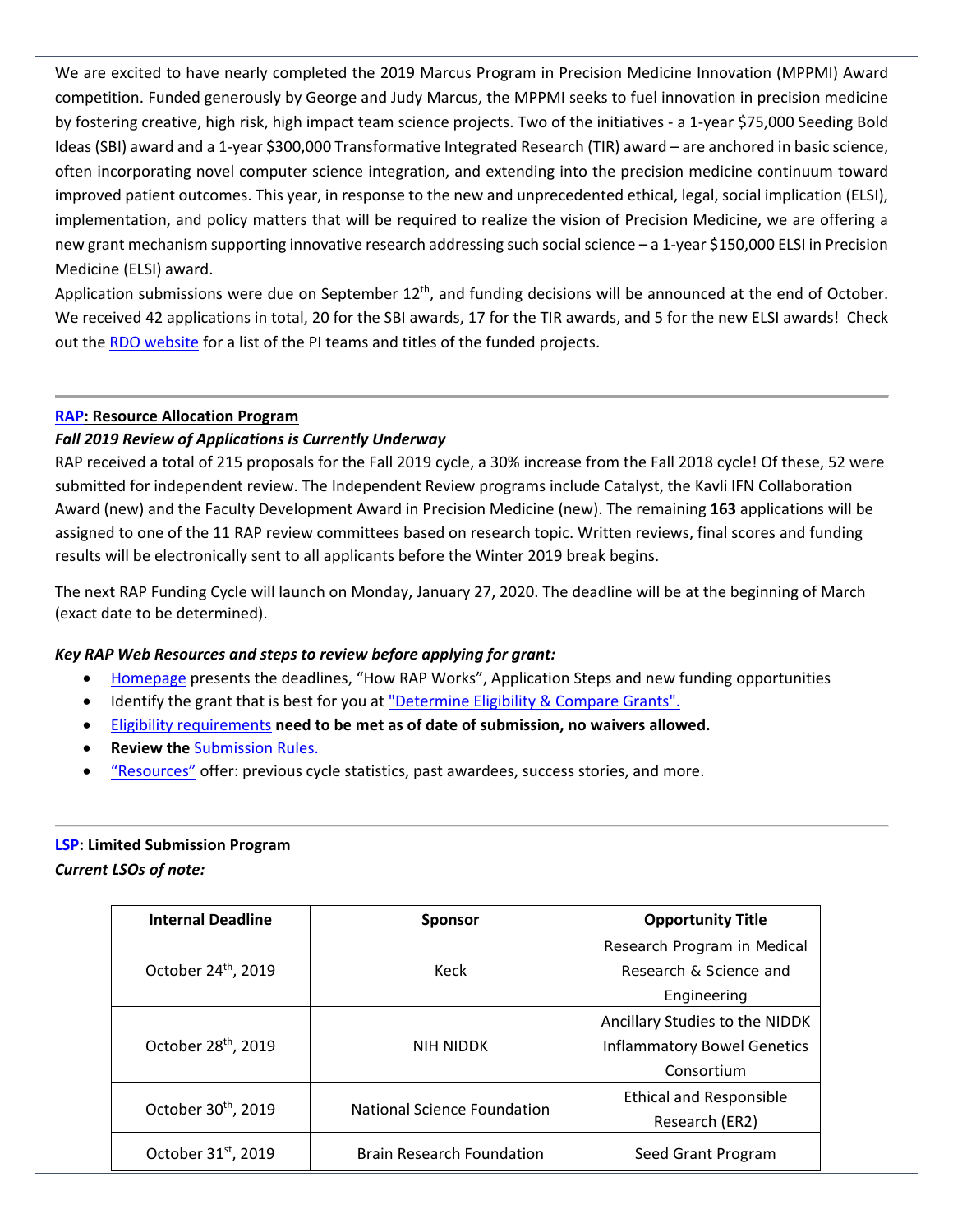#### *Upcoming LSOs:*

Please see below for some limited submission opportunities (LSOs) we expect to announce over the next few months. Mark your calendars accordingly!

| <b>MONTH LSP TO</b><br><b>ANNOUNCE</b> | <b>Sponsor</b>                                  | <b>Opportunity Title</b> |
|----------------------------------------|-------------------------------------------------|--------------------------|
| October                                | Mallinkcrodt                                    | Scholar Program          |
| October                                | National Comprehensive Cancer<br><b>Network</b> | Young Investigator Award |

\*\*Please note: These LSOs are typically offered the same time each year. Both the availability and eligibility *requirements noted are approximate and subject to change.\*\**

**Important Links:** More information about the LSP & Current LSO listings: [rdo.ucsf.edu/LSP.](http://rdo.ucsf.edu/limited-submission-program-lsp)

#### **[LGDP:](http://rdo.ucsf.edu/large-grant-development-program-lgdp) Large Grant Development Program**

Are you currently using Excel spreadsheets to track the status of your proposal, but run into version control issues and/or are looking for something better? If so, we recommend you check out Airtable, the UCSF Research Development Office's preferred project management tool for proposal development.

This free, online project management tool gives you the power of a super-flexible database to connect all aspects of your proposal development process —and design the perfect workflow—all in one place.

Are you interested in trying Airtable with a template developed by the LGDP? If so, follow these steps:

- 1. Go to https://tinyurl.com/y5v6ogtm
- 2. Create your own Airtable account
- 3. Duplicate the "Proposal Template" base to your own Airtable workspace
- 4. Start building!

Project managing grant proposals is just one service that the Large Grant Development Program (LGDP). If you'd like to learn more about the other services we offer, please reach out to the LGDP Manager, Kristin Dolan [\(kristin.dolan@ucsf.edu\)](mailto:kristin.dolan@ucsf.edu).

#### **[TSP:](http://rdo.ucsf.edu/team-science-research-innovation-program-tsrip) Team Science Program**

The TSP develops and facilitates intra- and inter-campus networking events, enabling participating researchers to meet investigators outside their usual circle of collaborators and to brainstorm new research ideas or expand the aims of their current work. Upcoming events are below.

If you manage a UCSF group with a mission that includes team building activities or you would like to add such activities to a new grant or renewal, get in touch with [Gretchen Kiser.](mailto:gretchen.kiser@ucsf.edu?subject=TSP%20inquiry)

**RDO Updates and Outreach Activities** *Keep on the lookout for Funding Fridays!*